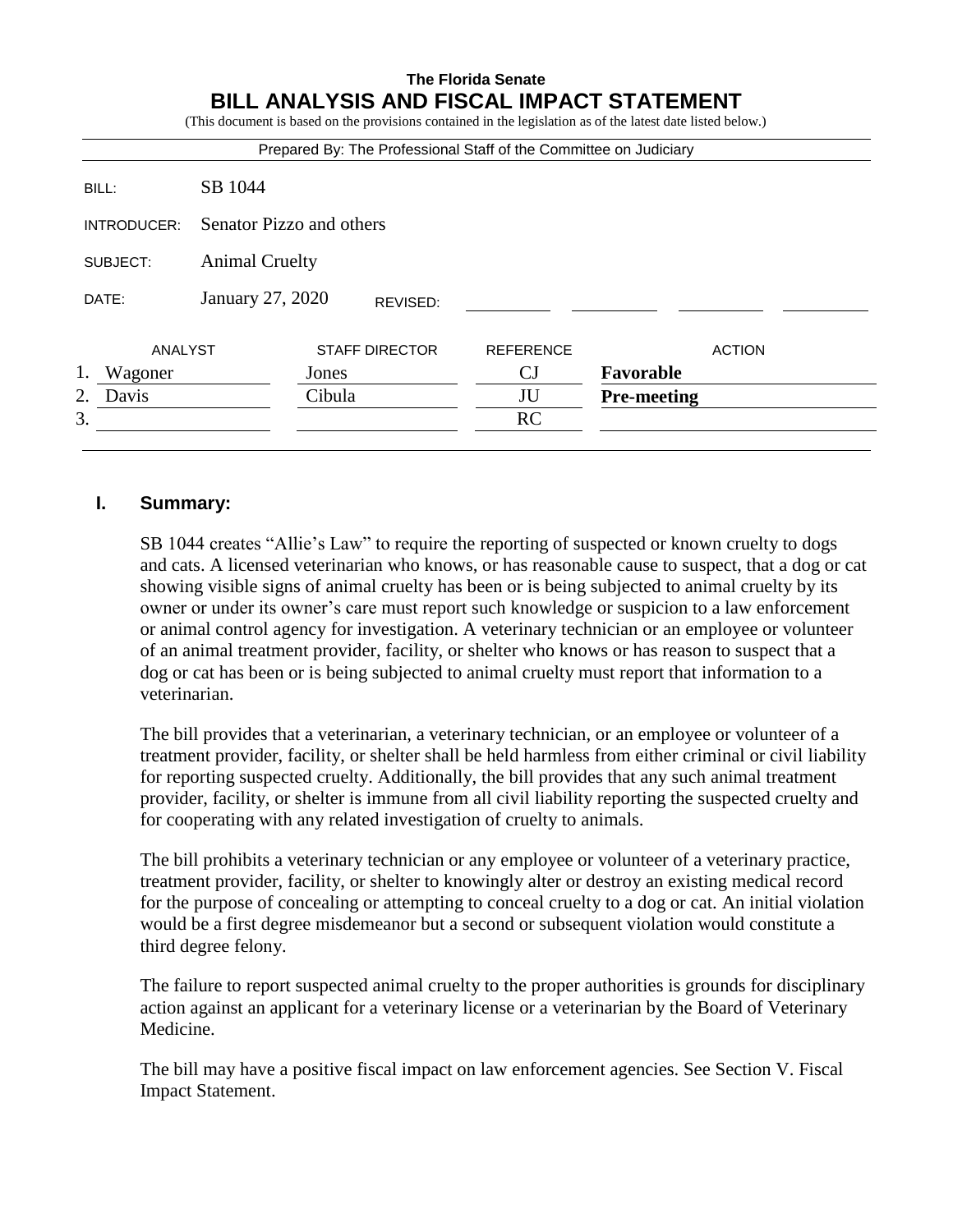The bill is effective July 1, 2020.

### **II. Present Situation:**

#### **Animal Cruelty; Generally**

Section 828.12(1), F.S., provides that a person commits animal cruelty if he or she unnecessarily overloads, overdrives, torments, deprives of necessary sustenance or shelter, or unnecessarily mutilates, or kills any animal, or causes the same to be done, or carries in or upon any vehicle, or otherwise, any animal in a cruel or inhumane manner. Animal cruelty is a first degree misdemeanor, punishable by up to one year in jail or a fine of up to \$5,000, or both.<sup>1</sup>

Identification of animal abuse may play a crucial role in the intervention against other forms of violence in society.<sup>2</sup> Ample research demonstrates a link between animal abuse in a household and domestic violence and child abuse.<sup>3</sup> Therefore, through the identification of animal cruelty, veterinarians are uniquely positioned to bring attention to other forms of interpersonal violence.<sup>4</sup>

#### **Confidentiality of Veterinary Medical Information**

Chapter 474, F.S., addresses veterinary medical practice and contains a confidentiality provision that prohibits a veterinarian from discussing a patient's medical condition with anyone except the client and other limited entities.<sup>5</sup> However, in any criminal action or situation where a veterinarian suspects a criminal violation, a veterinarian may report such violation to a law enforcement officer, an animal control officer, or an appointed animal protection agent without notice to the client.<sup>6</sup> The report may not include written medical records except upon issuance of a court order.<sup>7</sup>

Further, s. 828.12(4), F.S., provides that a licensed veterinarian shall be held harmless from either criminal or civil liability for any decisions made or services rendered for his or her part in an investigation of cruelty to animals. Therefore, a veterinarian acting under s. 828.12, F.S., is immune from a lawsuit for his or her part in an investigation of cruelty to animals.

 $\overline{a}$ 

 $<sup>1</sup>$  A first degree misdemeanor is punishable by up to one year in jail and a fine of up to \$1,000, or any higher amount</sup> specifically authorized by statute. Section 775.082, F.S.

<sup>2</sup> Stefany Monsalve, Fernando Ferreira and Rita Garcia, "The connection between animal abuse and interpersonal violence: A review from the veterinary perspective," p. 34, *Research in Veterinary Science*, (Oct. 1, 2017) https://www.ncbi.nlm.nih.gov/pubmed/28279899

<sup>3</sup> *Id.*

<sup>4</sup> See also, Elizabeth DeViney, Jeffrey Dickert and Randall Lockwood, "The Care of Pets Within Child Abusing Families," *Animal Studies Repository*, 1983.

[https://animalstudiesrepository.org/cgi/viewcontent.cgi?referer=&httpsredir=1&article=1014&context=acwp\\_awap](https://animalstudiesrepository.org/cgi/viewcontent.cgi?referer=&httpsredir=1&article=1014&context=acwp_awap) This article provides a survey of families which reported child abuse and animal abuse. This survey found that a majority of these pet owners (60 percent of dog owners and 66 percent of cat owners) utilized veterinary services (p. 325). This survey also found that 88 percent of families with reported child abuse and household pets also reported animal abuse (p. 327). <sup>5</sup> Section 474.2165(4), F.S.

 $6$  Section 474.2165(4)(d), F.S

<sup>7</sup> *Id.*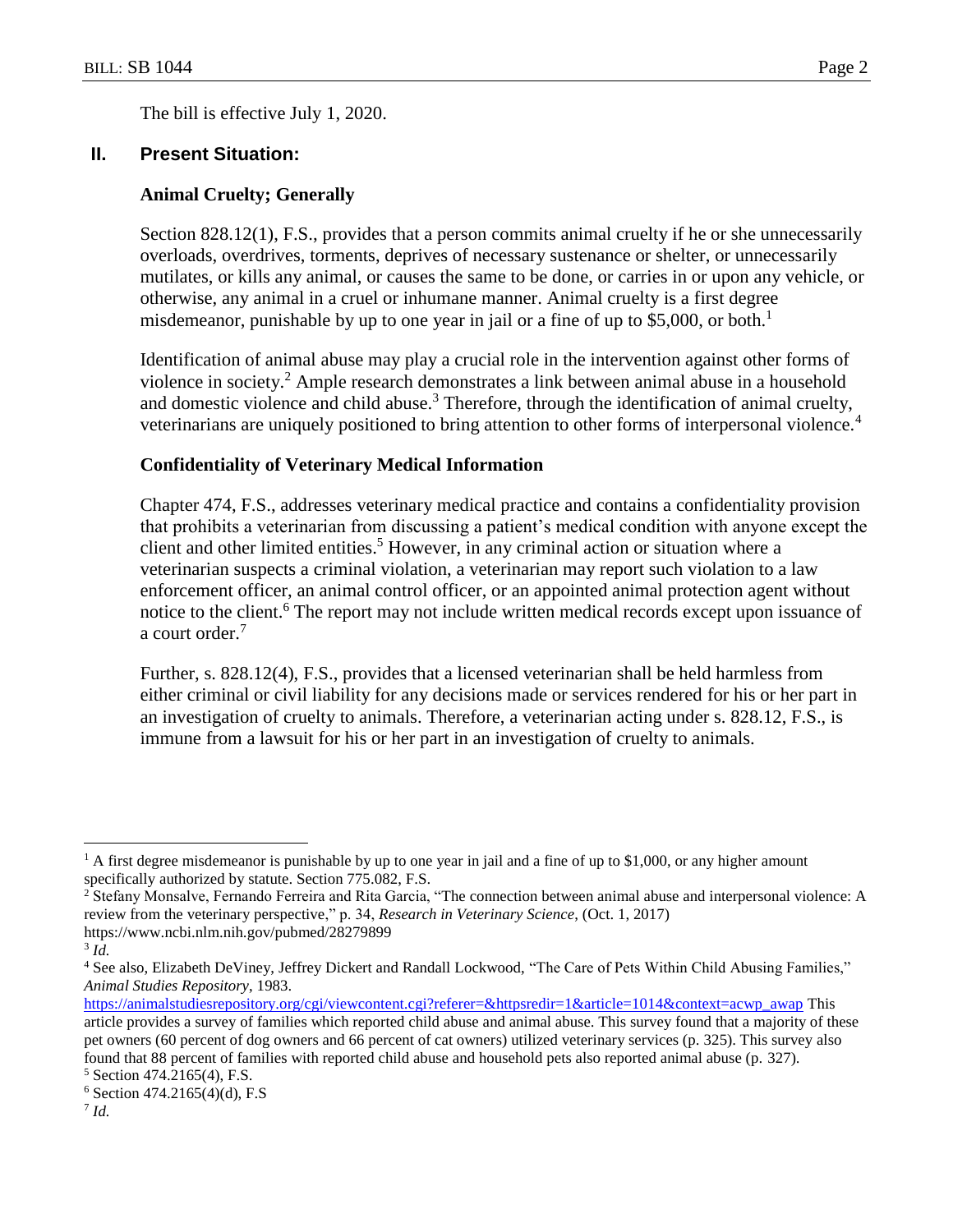#### **Board of Veterinary Medicine; Discipline**

Section 474.204, F.S., creates within the Department of Business and Professional Regulation the Board of Veterinary Medicine ("Board"), tasked with ensuring that every veterinarian practicing in this state meets minimum requirements for safe practice. The Board is responsible for disciplining applicants for veterinary licenses and veterinarians found guilty of misconduct as provided in s.  $474.214(1)$ , F.S.<sup>8</sup>

Pertaining to record keeping, s. 474.214(1)(d), F.S., provides that making or filing a report or record which the veterinary licensee knows to be false, intentionally or negligently failing to file a report or record required by state or federal law, willfully impeding or obstructing such filing, or inducing another person to impede or obstruct such filing, is grounds for disciplinary action by the Board. Such reports or records shall include only those which are signed in the capacity of a licensed veterinarian.<sup>9</sup> Also, s.  $474.214(1)$ (ee), F.S., provides that failure to keep contemporaneously written medical records as required by rule of the Board is grounds for discipline. $10,11$ 

Further, s. 474.213, F.S., provides acts by veterinarians which constitute third degree felonies.<sup>12</sup> Such acts include the misuse or misrepresentation of a veterinary license. Additionally, this section prohibits a person from knowingly concealing information relative to violations of ch. 474, F.S.<sup>13</sup> In addition to criminal charges, violations of this section also provide grounds for disciplinary action by the Board.<sup>14</sup>

### **III. Effect of Proposed Changes:**

The bill creates "Allie's Law" after Allie, a 4-year-old Boston Terrier, whose obvious signs of abuse during veterinary visits went long unreported until she was surrendered and rescued.<sup>15</sup>

The bill defines the term "treatment provider" to include any animal care facility, animal hospital, private veterinary practice, animal shelter, veterinary school, specialized veterinary hospital or any place dogs or cats are seen for any kind of treatment.

 $\overline{a}$ <sup>8</sup> Section 474.214, F.S.

<sup>9</sup> The usual action of the Board is to impose a penalty of one year suspension followed by one year probation and an administrative fine from \$3,000 to \$5,000 per count or violation. For a second or subsequent offense, the usual action of the Board is to impose a penalty of a two year suspension follow by a two year probation and an administrative fine of \$5,000 to revocation. Chapter 61G18-30.001, F.A.C.

 $10$  The usual action of the Board is to issue a reprimand and up to one year probation, and an administrative fine of up to \$2,000. Chapter 61G18-30.001, F.A.C.

<sup>&</sup>lt;sup>11</sup> Chapter 61G18-18.002, F.A.C., provides for the maintenance of veterinary medical records. This rule requires that medical records be created as treatment is provided or within 24 hours from the time of treatment and contain specified information, including medical history, results of physical examination, and any present illness or injury.

<sup>&</sup>lt;sup>12</sup> A third degree felony is punishable by up to five years imprisonment and a fine of up to \$5,000. Sections 775.082(3)(e) and 775.083(1)(c), F.S.

 $13$  Section 474.213(1)(g), F.S.

<sup>&</sup>lt;sup>14</sup> Chapter 61G18-30.001, F.A.C. For a violation of s.  $474.213(1)(g)$ , F.S., the usual action of the Board is to impose a penalty of six months' probation and an administrative fine of \$1,000. For a second or subsequent offense, the usual action of the Board is to impose a penalty of up to one year probation and an administrative fine of \$3,000.

<sup>&</sup>lt;sup>15</sup> "Allie's Law," available at<https://allieslaw.org/>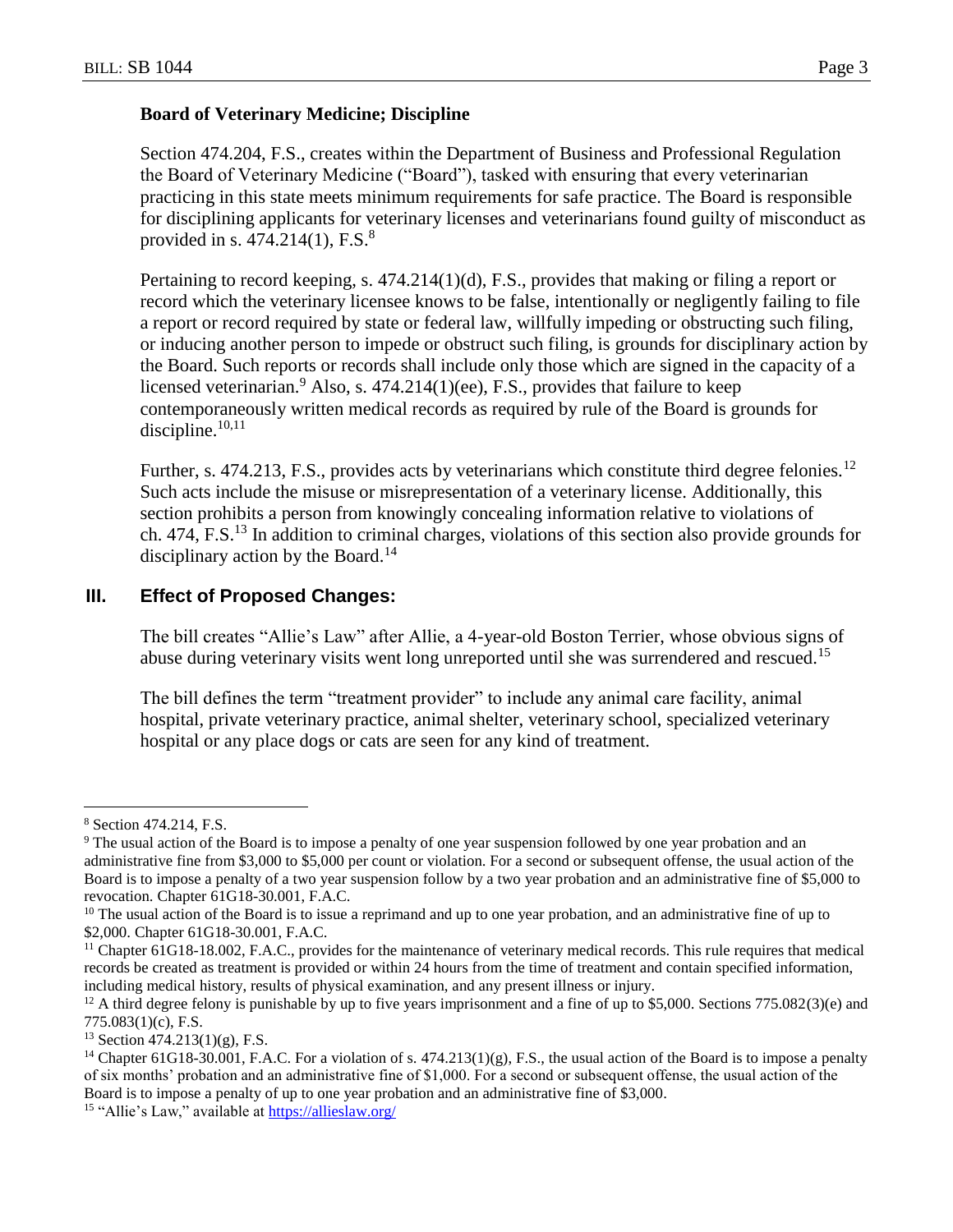Currently, the reporting of suspected animal cruelty is within the discretion of veterinarians. The bill provides that a veterinarian licensed to practice in the state who knows, or has reasonable cause to suspect, that a dog or cat showing visible signs of cruelty, as prohibited under s. 828.12(1), F.S., has been or is being subjected to animal cruelty by its owner or under its owner's care shall report such knowledge or suspicion within 48 hours after obtaining such knowledge or suspicion to a local law enforcement or animal control agency for investigation.

The bill also provides that a veterinary technician or an employee or volunteer of an animal treatment provider, facility, or shelter who during the normal course of care of a dog or cat knows or has reason to suspect that a dog or cat showing visible signs of cruelty, as prohibited under s. 828.12(1), F.S., has been or is being subjected to animal cruelty by its owner or under its owner's care shall report within 24 hours to a veterinarian such knowledge or suspicion, who shall, if the cooperation of the owner or caretaker is obtained, attempt to examine the dog or cat within 24 hours after notification of suspected cruelty. If the owner or caretaker refuses to permit a veterinarian to examine a dog or cat that has been reported to a veterinarian under this subsection as possibly subjected to animal cruelty, or the veterinarian is otherwise unable to examine the animal, then the veterinarian shall report the suspected cruelty to a local law enforcement or animal control agency for investigation.

The bill provides that a veterinarian, a veterinary technician, or an employee or volunteer of a treatment provider, facility, or shelter practicing in this state shall be held harmless from either criminal or civil liability for any decisions made to report suspected cruelty. Any such animal treatment provider, facility, or shelter is immune from all civil liability for any decisions made to report suspected cruelty and its cooperation with any related investigation of cruelty to animals.

The bill prohibits a veterinary technician or any employee or volunteer of a veterinary practice, treatment provider, facility, or shelter to knowingly alter or destroy an existing medical record for the purpose of concealing or attempting to conceal cruelty to a dog or cat. Such violation would constitute a first degree misdemeanor.<sup>16</sup> A second or subsequent violation would constitute a third degree felony.<sup>17</sup>

The bill provides that failure to report suspected animal cruelty to the proper authorities is an act that constitutes grounds for which disciplinary actions may be taken against an applicant for a veterinary license or veterinarian by the Board of Veterinary Medicine.

The bill is effective July 1, 2020.

#### **IV. Constitutional Issues:**

#### A. Municipality/County Mandates Restrictions:

None.

 $\overline{a}$ 

<sup>&</sup>lt;sup>16</sup> A first degree misdemeanor is punishable by up to a year imprisonment and a fine of up to \$1,000. Sections 775.082 and 775.083, F.S.

 $17$  A third degree felony is punishable by up to five years imprisonment and a fine of up to \$5,000. Sections 775.082 and 775.083, F.S.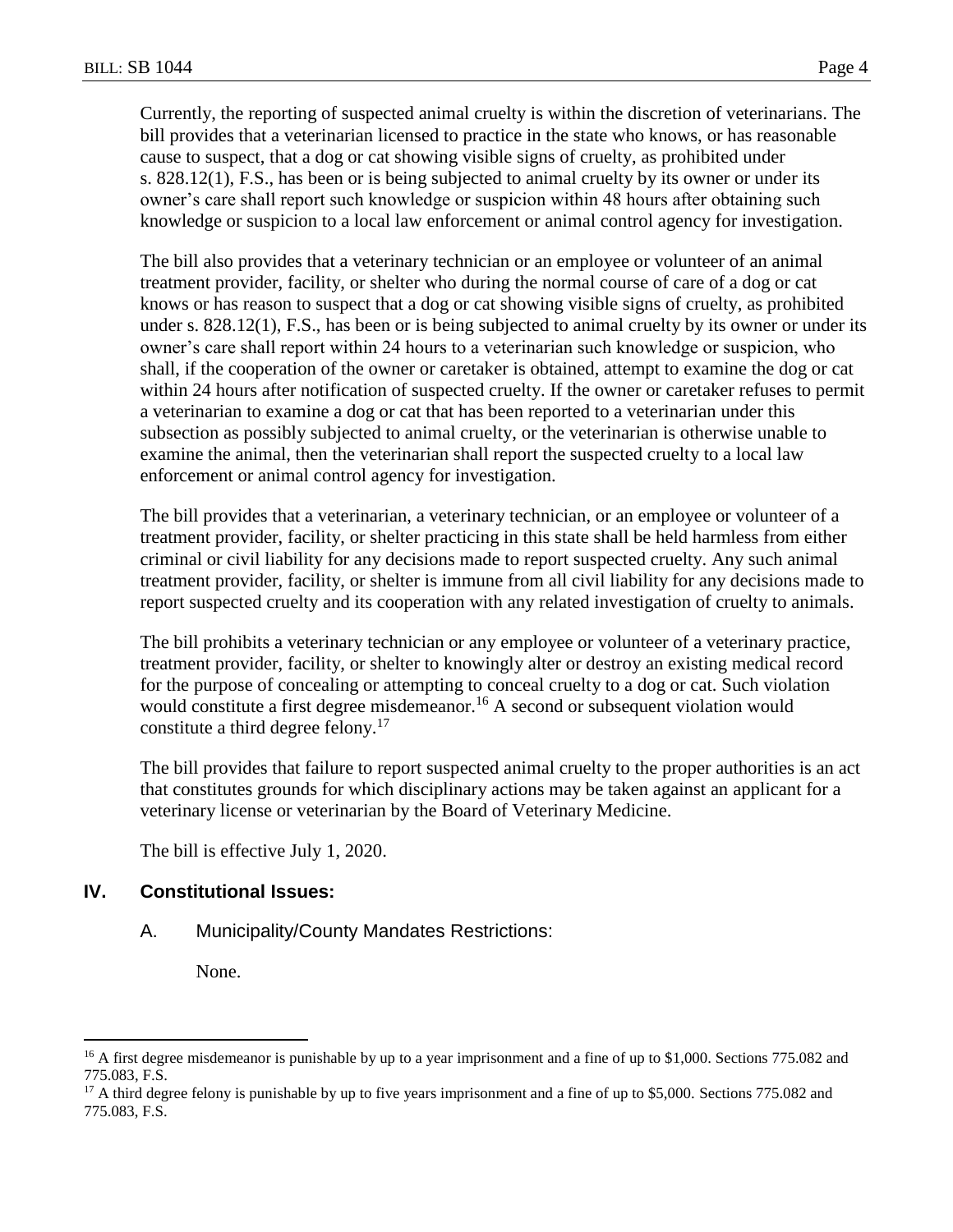B. Public Records/Open Meetings Issues:

None.

C. Trust Funds Restrictions:

None.

D. State Tax or Fee Increases:

None.

E. Other Constitutional Issues:

None identified.

## **V. Fiscal Impact Statement:**

A. Tax/Fee Issues:

None.

B. Private Sector Impact:

None.

C. Government Sector Impact:

There may be a positive, i.e., increased, fiscal impact for law enforcement agencies to investigate and charge a veterinarian, veterinary technician or any employee or volunteer of a veterinary practice, treatment provider, facility, or shelter with a criminal offense for knowingly altering veterinarian medical records to conceal the abuse of a dog or cat.<sup>18</sup>

## **VI. Technical Deficiencies:**

The bill amends s. 474.214(1), F.S., to provide that a failure to report suspected "animal cruelty" to the proper authorities is grounds for disciplinary action. Perhaps this should be amended to limit the scope of suspected animal cruelty to dogs and cats, because those are the only animals to which the substance of the bill applies.

## **VII. Related Issues:**

None.

 $\overline{a}$ 

<sup>18</sup> Department of Agriculture and Consumer Services, *2020 Agency Analysis for SB 1044*, http://abar.laspbs.state.fl.us/ABAR/Document.aspx?id=25416&yr=2020.